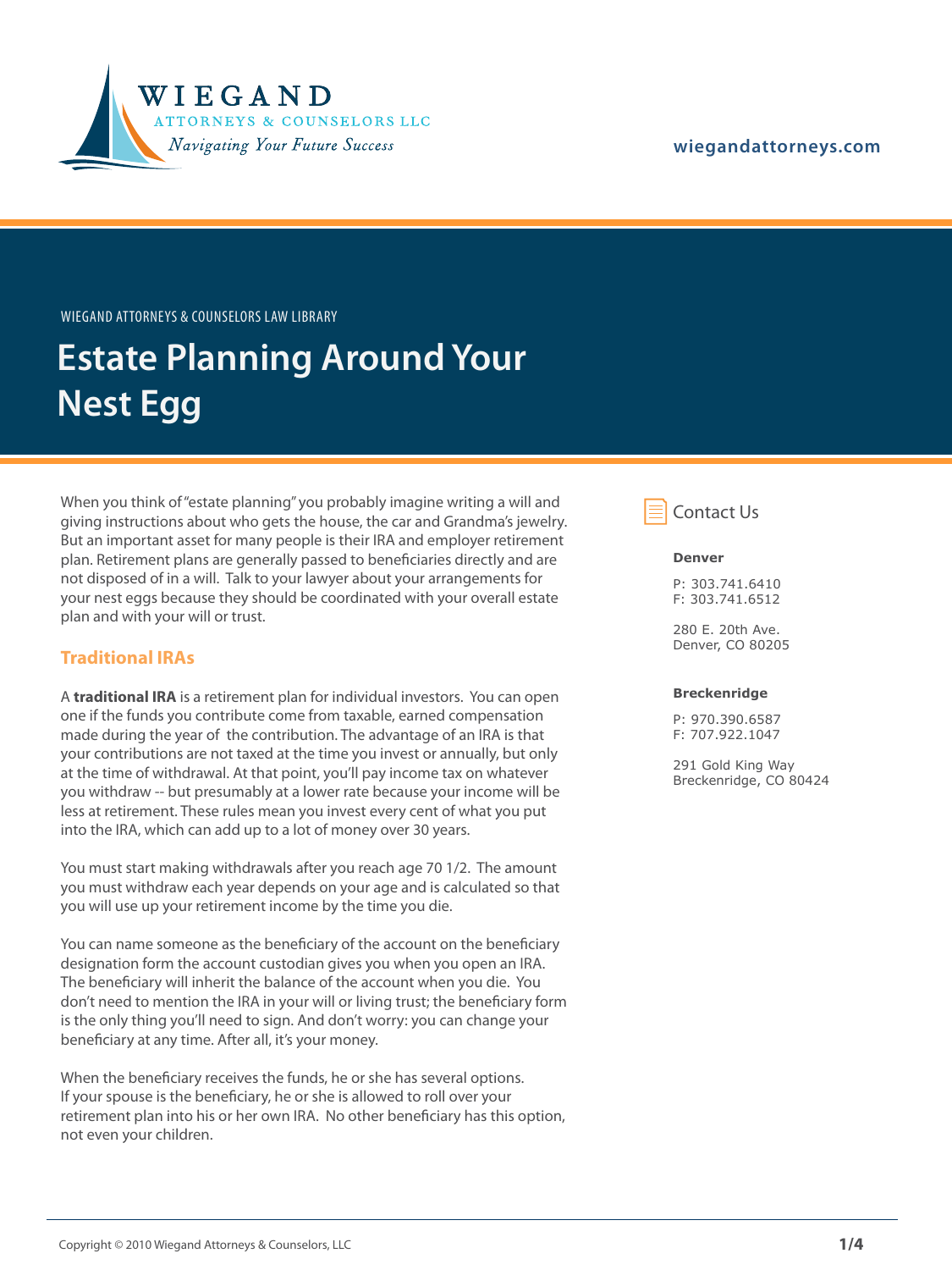## **Estate Planning Around Your Nest Egg**

All beneficiaries have the option of withdrawing all the money from the IRA immediately, although if they do this they will have to pay income tax on the money they receive. However, with careful planning, your beneficiary may be able to spread distributions out over many years.

It's important to remember when you're planning your estate that your IRA passes to beneficiaries outside your will and does not go through probate. However, it is not an ideal vehicle if your primary aim is to pass money to beneficiaries because the compulsory withdrawal of funds means the money will be depleted at your death -- unless you die earlier than the actuarial tables suggest. If you want to build up your estate, pass money to beneficiaries and avoid probate, a much better option is the Roth IRA.

### **Roth IRAs**

**Roth IRAs** do not offer a tax deduction for contributions, but they do provide tax-free withdrawals. In addition, they do not mandate compulsory withdrawals after you turn 70 1/2. For these reasons, Roth IRAs are an appropriate vehicle for people who want to build their estate and avoid probate after death.

You can contribute up to \$3,000 each year to a Roth IRA (more if you're over 50) and let the income accumulate tax-free. After your death, the money will go to whomever you named as the beneficiary. The beneficiary will simply need to show a certified copy of the death certificate to claim the funds quickly and without going through probate.

### **Employer Retirement Plans**

Most of us are entitled to retirement benefits from an employer. One popular option is a 401(k) plan, which allows you to defer part of your salary into a retirement fund so that you can save for retirement while simultaneously reducing your income tax.

Typically, an employer retirement plan will pay benefits to beneficiaries when you die. There are all kinds of rules that may attach to employee retirement funds, including stipulations that benefits be paid to beneficiaries in the form of a survivor annuity. A lump sum distribution may be available only if you file a waiver before you die.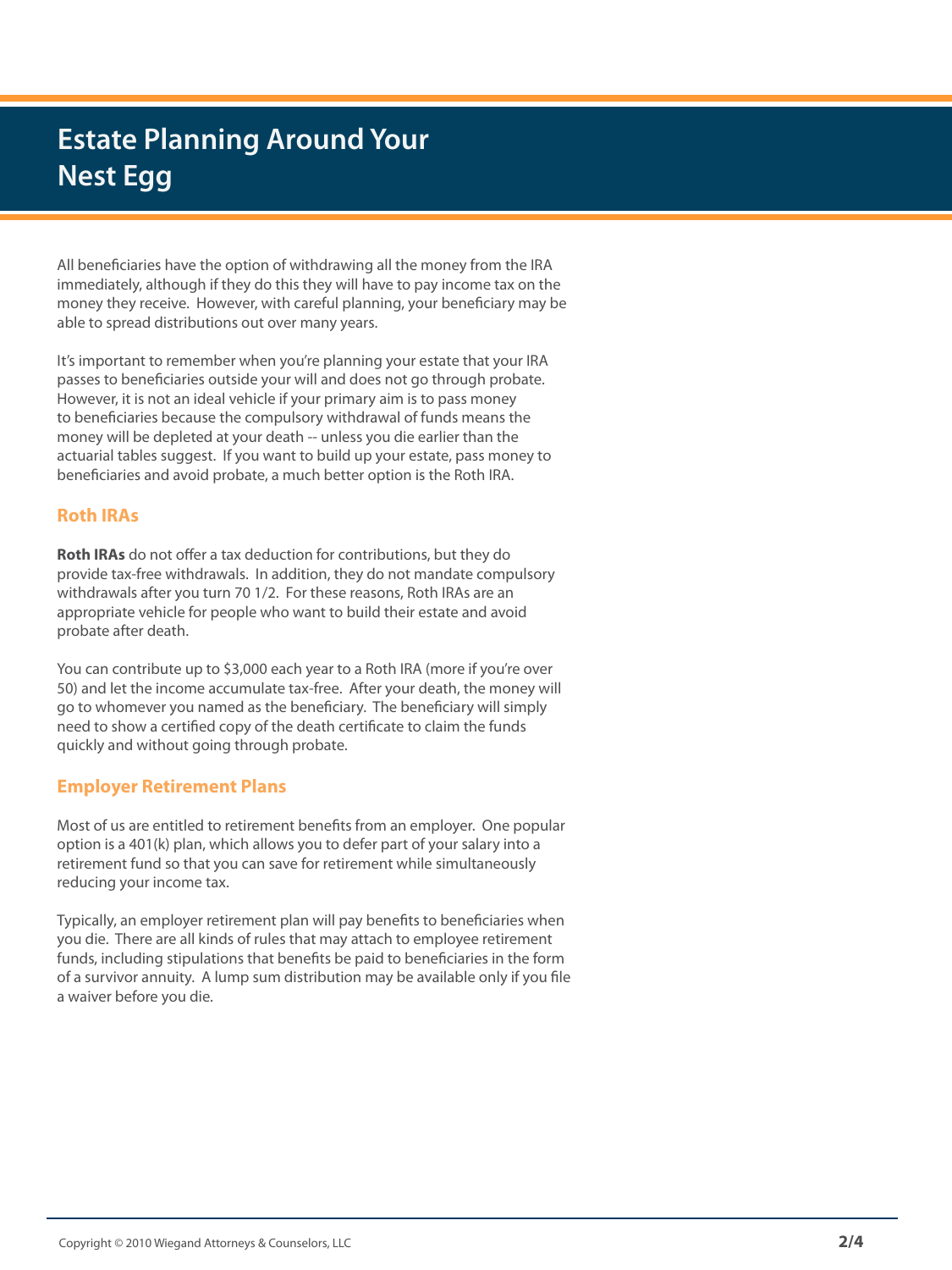## **Estate Planning Around Your Nest Egg**

In most cases, the law requires that some portion of these retirement benefits be paid to your spouse, who may roll the money over into his or her own retirement plan. Your spouse may waive the right to receive a portion of your retirement benefits only by giving a properly witnessed, signed consent. Why would your spouse waive the right? There are several possible reasons. Your spouse might not wish to pay income tax on the distributions from the plan, or perhaps the money might be better used by another beneficiary. If your spouse does waive the right, then your plan should allow you to name some other beneficiary, such as a child or a trust.

### **Be Clear About Your Beneficiaries**

It might seem easy to nominate beneficiaries to these retirement vehicles, but life has a way of making things difficult. Remember, the bank or plan will do what the form tells them to do, so it's up to you to make sure that the form reflects your current intentions. If you get divorced, for example, you've got to remember to update your IRA beneficiary form so that your ex-spouse no longer is listed as beneficiary.

Or what if your wishes are complicated? Say you want to leave your IRA account to your son and daughter with the intention that your daughter's children share any money left over when your daughter dies? This may not be a standard option in the forms offered by banks and brokers. If your bank or broker allows it, you should attach an additional beneficiary designation to the printed form provided. In this document, you can provide more detailed distribution planning. However, banks and retirement funds aren't in the business of settling your estate, and there are limits to what you can ask them to do through beneficiary designations.

### **Trusts**

The best way to undertake complex planning, make your wishes clear, establish a mechanism for carrying them out and save time and heartache for your relatives down the line, is to name a trust as the beneficiary of your 401(k), IRA, insurance policies and other accounts. Then the money will go into the trust after your death and will be distributed to beneficiaries as dictated by the terms of the trust. This means you can be much more specific about where the money goes. You can leave 10 percent to the ASPCA, 30 percent to your brother and the rest to your daughter -- with any unexpended funds to go to the Cancer Research Society after her death.